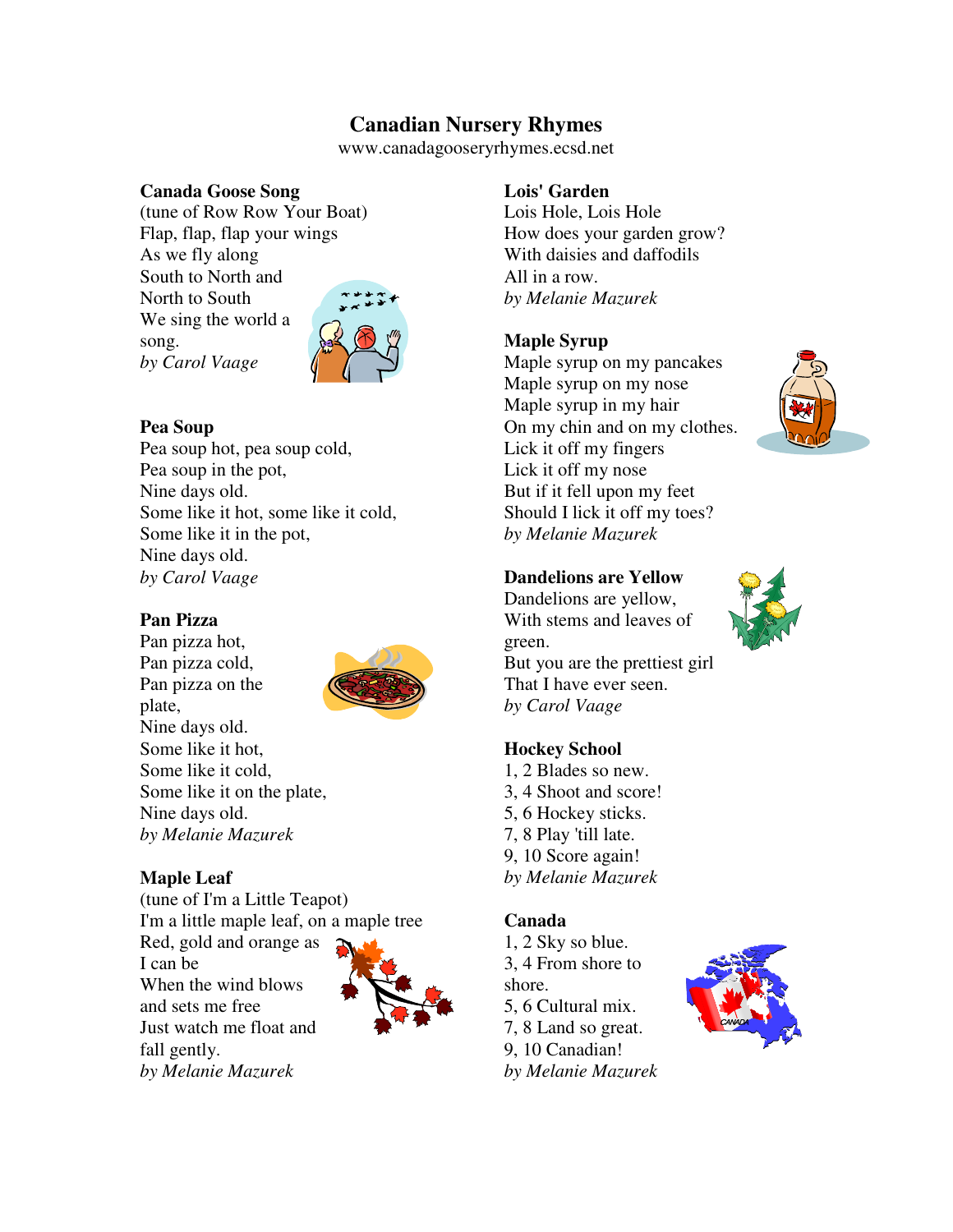#### **Dance School**

1, 2 Ballet shoe. 3, 4 Touch the floor. 5, 6 Sky high kicks. 7, 8 Legs so straight. 9, 10 Bend again. *by Melanie Mazurek* 



#### **Shoo Fly**

- 1, 2 Shoo, fly, shoo!
- 3, 4 Out the door.
- 5, 6 No more tricks.
- 7, 8 Here's your fate.
- 9, 10 Not you again!
- by Melanie Mazurek



#### **High Level Bridge**

(tune of London Bridge) High Level Bridge has a waterfall, Waterfall, waterfall High Level Bridge has a waterfall, July 1st, Canada Day. *by Carol Vaage* 

#### **Walterdale Bridge**

Walterdale Bridge is falling down, falling down, falling down. Walterdale Bridge is falling down. Oh,

Mayor, of the town.

Build it up with steel and rivets, steel and rivets, steel and rivets,



Build it up with steel and rivets. Oh, Mayor, of the town. Steel and rivets will rust away, rust away, rust away, Steel and rivets will rust away. Oh, Mayor, of the town. *by Melanie Mazurek* 

#### **Packed on a Ship**  Hip to hip Packed tight on a ship



And who do you think they were? The Germans and Swedes, the French and Chinese, Turn them out, Land-Ho! Free! *by Carol Vaage* 

#### **Rub-a-Dub Dub**

Rub-a-dub dub Three kids in a tub As muddy as muddy can be. The climber, the hiker, the mountain biker. Scrub-a-dub dub these three. *by Melanie Mazurek*

#### **Alberta Wild Rose**

Alberta wild rose, you're a beautiful sight You bloom in the spring when the sun is bright You have five pink petals and a center that is yellow Your fragrance is lovely and still quite mellow.



You are Alberta's floral emblem and grow from coast to coast But your piping hot rosehip tea is what I like the most. *by Melanie Mazurek* 

#### **Canadian Money**

Five pennies make a nickel Two nickels make a dime Ten dimes make a dollar Now what should I buy this time? Four quarters make a loonie And one loonie is a dollar Two loonies make a toonie Now aren't I a scholar? *by Melanie Mazurek*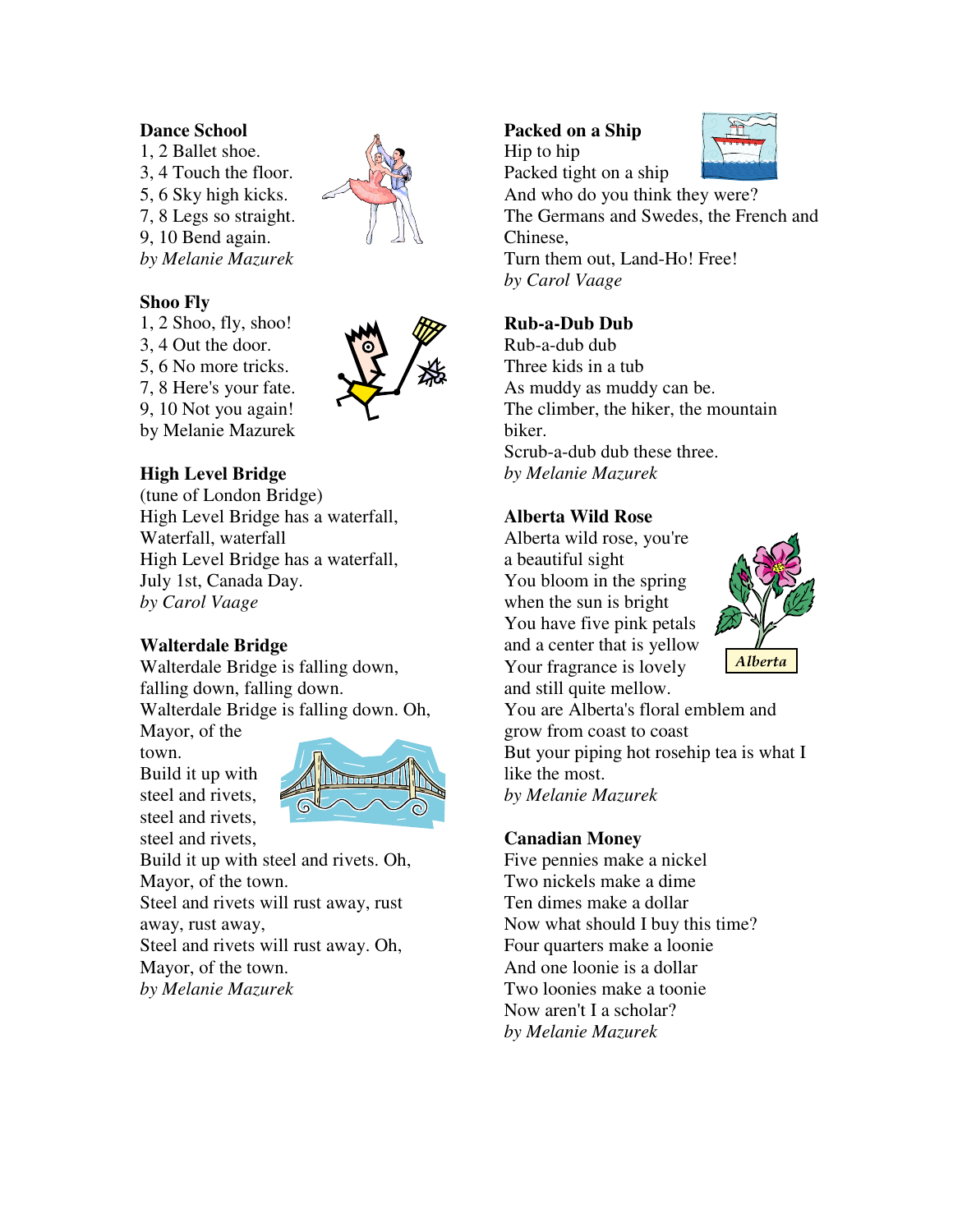**What Coin Am I?**  I have a beaver on my back I am silver, that's a fact. Five pennies I do equal My name rhymes with pickle. What coin am I? I have a caribou on one side And the Queen on the other I am round and flat 25 pennies to be exact. What coin am I? I am the smallest coin in size I am silver to your eyes A ship is on my back Ten pennies to be exact. What coin am I? I am a lovely copper colour A brown and orange sort of colour

A maple leaf is on my back I am not worth much in fact. What coin am I? *by Melanie Mazurek* 

## **Polar Bear**

(tune of I'm a Little Teapot) I'm a little polar

bear, soft and white Catching a fish. They're a tasty bite.



When it gets cold on an Arctic night My thick warm fur keeps me just right. *by Melanie Mazurek* 

## **I Had A Little Apple Tree**

I had a little apple tree, Nothing would it bear, But a bright red apple and a golden pear. My cousin from Alberta Came to visit me, And all for the sake Of my little apple tree. *by Carol Vaage* 



#### **See-Saw**

(tune of See-Saw Margery Daw) See-saw, black crow can caw Pump-jacks bring oil for the master, He gets more than a dollar a day, But they can't work any faster. *by Carol Vaage* 

## **Ding Dong**

Ding, dong, det. The puck went in the net. Who put it in? Gretzky! For a win! Who took it out? The goalie, with a shout. "That's the Great One", we did say, He played hockey every day. *by Carol Vaage* 



Young king of the goals Was a kind and humble soul And a kind and humble soul was he. He flew down the ice, With grace and with ease, His name? The Great One, Gretzky! *by Melanie Mazurek* 

## **Clara's Cow**

(tune of Little Bo-Peep) Clara knows how She lost the cow And can tell you where to find her. Go through the fence Just to the west, Where there is greener pasture. *by Carol Vaage* 

#### **Calendar Chant**

30 days are in September April, June and November All the rest have 31. Except February the odd one. It has 28 days dear And 29 in each leap year. *by Melanie Mazurek* 



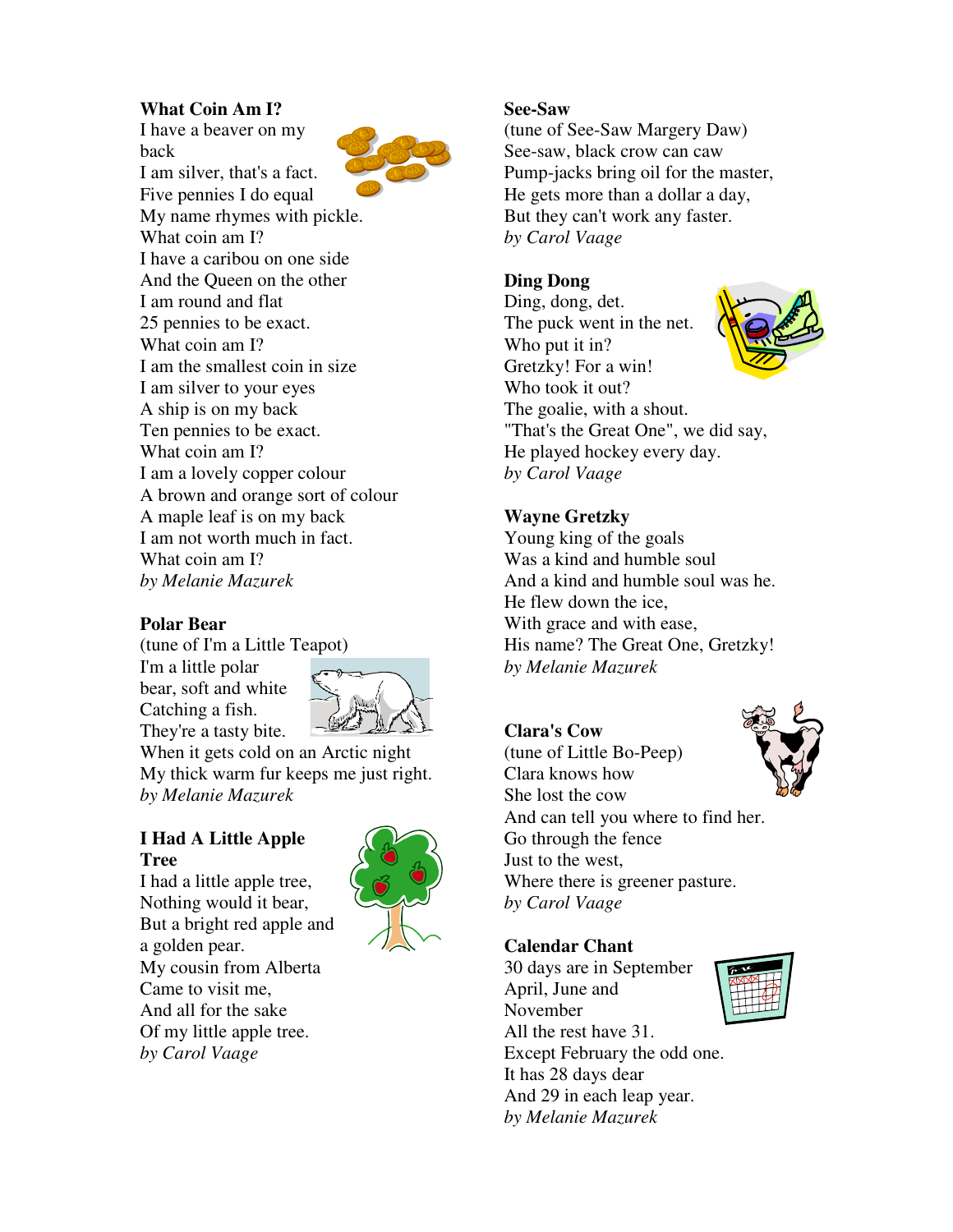## **Two Little Birds**



(tune of Two Little Dickey Birds) Two little singing birds Sitting on a shed, One was blue and the other one red. Fly away, blue. Fly away, red. Come back, blue! Come back, red! *by Carol Vaage* 

### **Penny Piper**

Penny Piper popped a pile of peppered popcorn. A pile of peppered



popcorn Penny Piper popped. If Penny Piper popped a pile of peppered popcorn, Where's the pile of peppered popcorn Penny Piper popped? *by Melanie Mazurek* 

## **Ring Around the Sun**

A ring around The sun or moon Brings rain or snow Upon you soon. *Anonymous* 

## **The North Wind**

The North Wind does blow And we shall have snow.



And what will poor robin do then? Poor thing! He'll fly to the south, And build a new house, He'll fly north when spring comes again. Good thing! *by Carol Vaage* 

## **Hey Diddle Diddle**

Hey Diddle Diddle The Lynx and the fiddle The Moose jumped over the moon The little Wolf laughed to see such sport And the Goose ran away with the Loon. *by Monica Rosborough* 

## **Gnaw, Gnaw, Gnaw Beaver**

(tune of Baa Baa Black Sheep) Gnaw, gnaw, gnaw, Beaver, have you any wood? Yes, oh, yes, as much as I should. One pile's my little house, My food pile looks the same One for my little dam that keeps in the rain Gnaw, gnaw, gnaw, Beaver, have you any wood? Yes oh, yes, as much as I should. Ruff, ruff, ruff doggy, have you any bones?

Yes sir, yes sir, as much as I own One for my brother, one for myself One for my sister, one on my shelf Ruff, ruff, ruff, doggy, have you any bones?

Yes sir, yes sir, as much as I own. *by Matthew and Amber Rosborough* 

## **Beaver Cleaver**

Beaver Cleaver bit through a log

Beaver Cleaver fell through the bog All the animals and moose his friend



Couldn't pull beaver out again. *by Melanie Mazurek*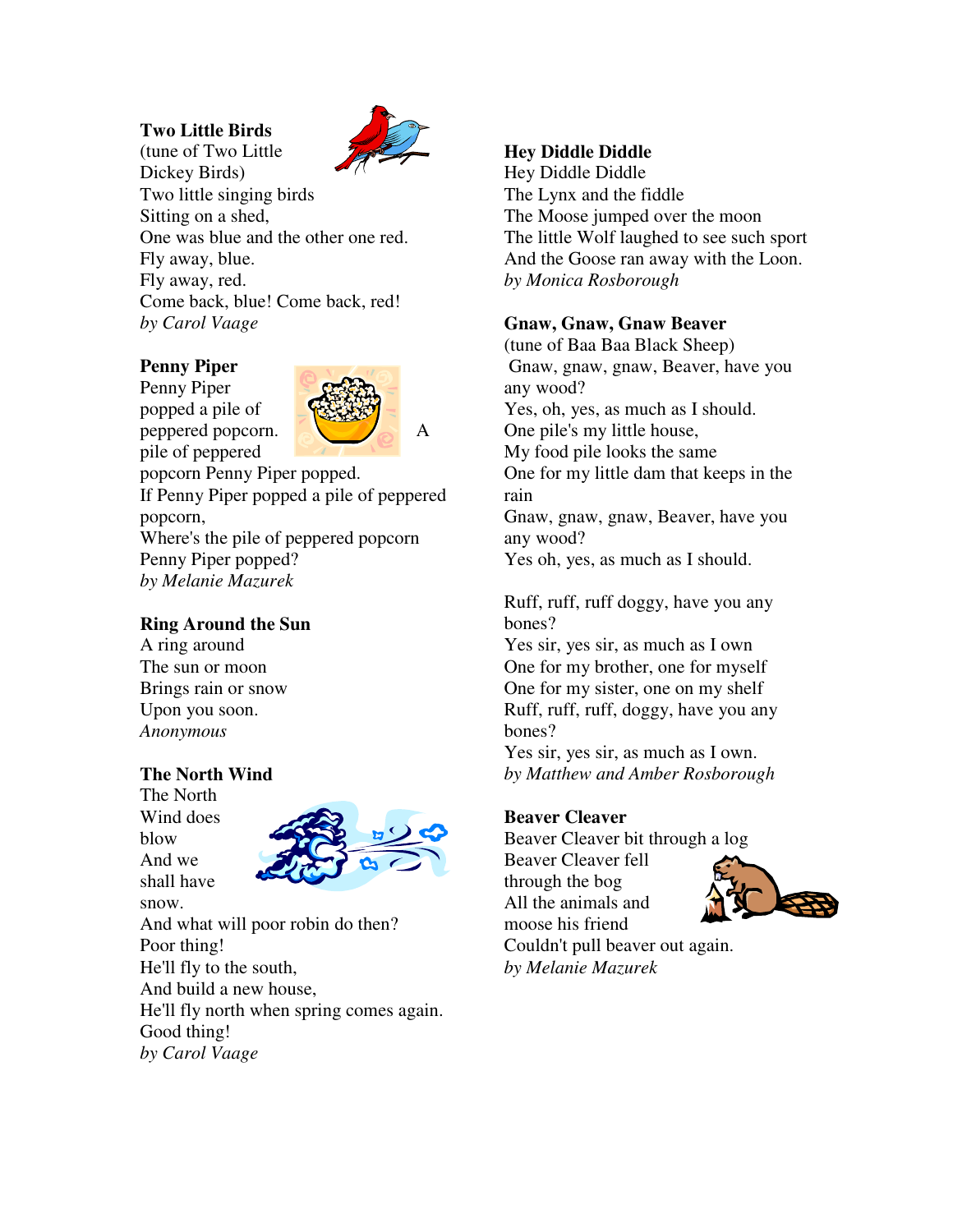## **The Beavers in the North**

(tune of Wheels on the Bus)

The beavers in the north go chew, chew, chew,

Chew, chew, chew; chew, chew, chew. The beavers in the north go chew, chew, chew,

All day long.

The beavers in the north go swim, swim, swim...



The beavers in the north will drag, drag, drag...

The tail on a beaver goes slap, slap, slap...

The nose on the beaver goes open and shut...

The kits in the lodge go mew, mew, mew...

The beavers in the lodge will sleep all day...

Sh-sh-sh!

*by Carol Vaage* 

## **Sir John A. MacDonald**

(tune of Duke of York) Sir John A. MacDonald Had 10,000 mounted men He rode with them up to the top of the hill And he rode with them down again.





And when they're up, they're up, And when they're down, they're down, And when they're only half way up, They're neither up nor down. *by Terry Starko* 

## **Big Bull Elk**

(tune of Lucy Locket) Big bull elk has lost his antlers. Little Leah found them. Ground them up into some dust, And made a potion from them. *by Carol Vaage* 

# **Old Auntie Lantry**

Old Auntie Lantry went to the pantry To get her good dog a treat.

But when she got there the pantry was bare,

So she gave him some luncheon meat. *by Melanie Mazurek* 

## **Old Geezer Greezer**

Old Geezer Greezer went to the freezer To find the cookie dough. But when he got there the freezer was bare So off to the store he did go.

*by Melanie Mazurek* 

## **Flies and Mosquitoes**

Flies and mosquitoes Are biting and humming, Swallows fly low... A rainstorm is coming. *Anonymous*



## **Little Farmer Joe**

Little farmer Joe Come find your hoe The corn's in the meadow And all those weeds must go. Where is that farmer Who supposedly hoes? He's under his covers Snoring through his nose. *by Melanie Mazurek*